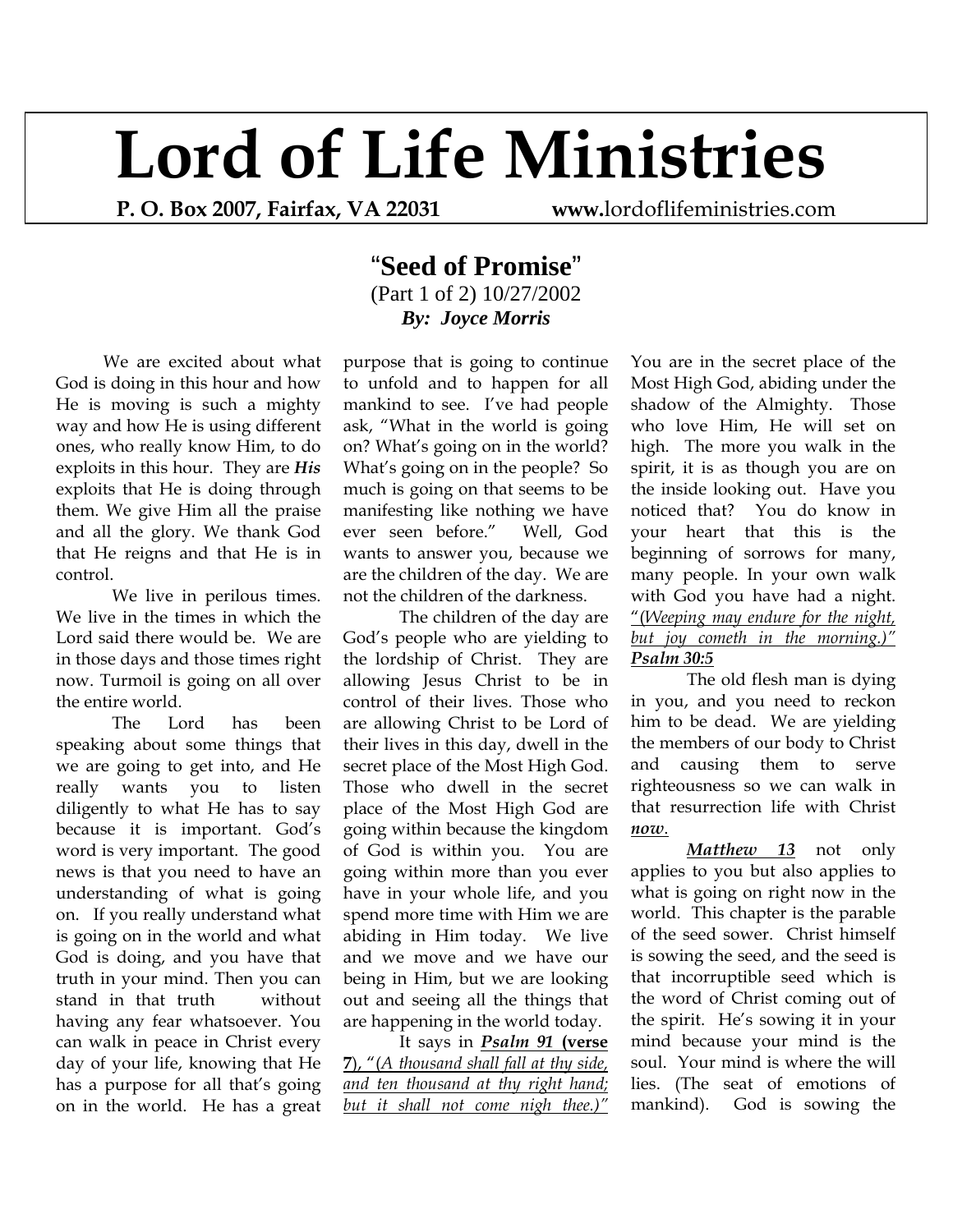seed, a word that will sustain and change you. He's sowing this seed in His people.

*Matthew 13:1,* There is another one who is sowing a seed. The seed is being sown in the world. It is sown in the field, and the field is the world. So, therefore, you see that the seed is being sown by the sower. God has His angels, who are messengers with a word, and they are sowing the seed in His people's minds.

 You know that when you started out with God, you were a child. With Christ, you had wheat, but you also had tares, because the wheat and tares are within you. The seed is the word of God and the word of God is pure and true, and there is nothing corruptible in that pure, precious seed. The only things that can corrupt that seed are the tares that comes up in your mind. Those tares are thoughts that are not the thoughts of Christ.

 God lets His wheat and tares grow in us at the same time. Isn't that interesting? Have you noticed that there are some people who do not allow Christ to change their lives or to transform their minds? The older they get, the more stuff starts manifesting out of their minds. Some go crazy if they have never had healing in their hearts, and never been restored from anger or never had restoration to their soul. This causes negative things to manifest as a person ages. The tares grew and began to take over the garden and began to take over the mind.

You have allowed Christ to

put you through the fire and to burn up the tares in your mind week after week, and He is dealing with those tares. The wheat and tares had to grow together. If there is anything left in you, it is going to come out. Anything that is not of the nature of the Lord Jesus Christ and has not been purged in your soul, must surface to restore your soul. He is a God of restoration and is in the process of restoring. If He immediately consumed all those tares in your soul when you started out, you could not handle it. That is why He allowed the wheat and the tares to grow together. Then the angels came. God sends the angels, which are messengers that have a word.

 Let's talk about children because we bring a lot of childish ways into adulthood. If you were stubborn as a child and you had to have your own way, and your daddy and mother pampered you, and you were number one, your parents did not know the damage they were doing in raising you because a child will continue to act out his childish ways when he gets older. If you have been taught to fear as a child, then that continues to be in your life when you are an adult. That's one of the tares that choke out the wheat and the Word of God in you and me.

 If you had your way as a child and you didn't come under the discipline of the love of your parents, and you carried that up into your adulthood, then that is a tare in your life. That's why Timothy said in I Timothy 3:4 that

every bishop of his household must bring his children into subjection to Christ. This is what God is doing. He is bringing all of your childish behaviors and childish ways into subjection to the Christ. (If they don't come into subjection, I will show you what will happen.)

 We must come into maturity. God never wanted you to stay as a child. He gave you the Holy Spirit that you might become a son in the kingdom of God. He is gentle and patient with us, but He is exposing and revealing what He wants changed. He is causing the tares in you and me to be burned up, and consumed by the Spirit of the Lord. That is why He has to shake your heavens, and that's why He has to shake your earth. Sometimes when He shakes your earth, you feel like you're going through an earthquake. You know what it is like to be shaken by the Lord. Sometimes you feel that God is constantly shaking you. He is putting on the final touches right now, and He is about ready to consume anything that is not of Him that's still there in us. He is about ready to completely deliver Zion. In the process of your letting Him burn up those tares, you have already come to the valley of Jehoshaphat.

 Many times I did not understand why God called this the valley (Jehoshaphat). God began to explain to us this week what the valley of Jehoshaphat is. Sometimes God puts you in a wilderness in your mind. Why does He put you in a valley? To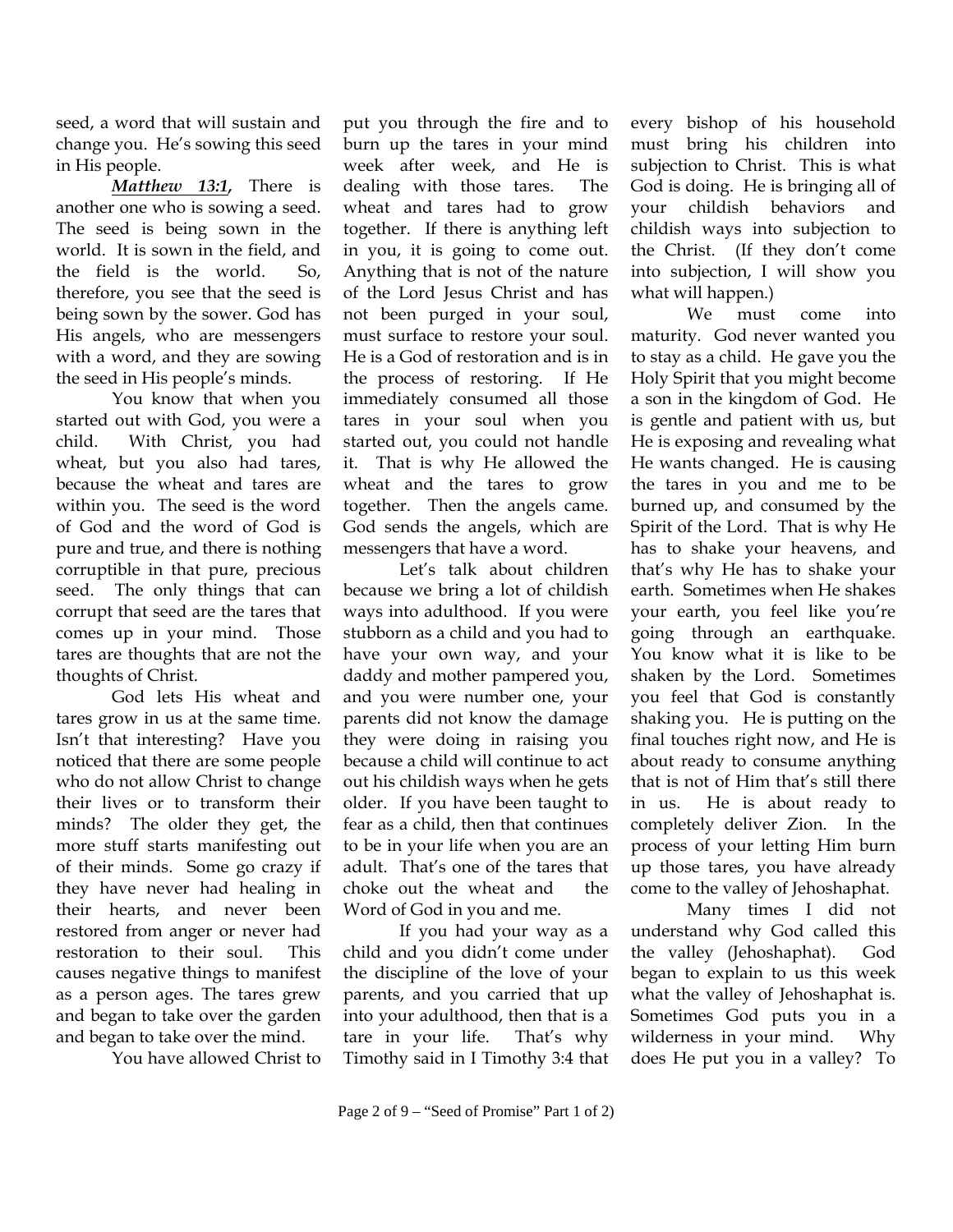bring death to an area of your life that needs to change. The valley is nothing but a decision you and I have to make to let go of what God wants us to let go of, so He can be Jehovah in you and me. He can be who He is in you and me.

 We looked up the word Jehoshaphat and got so excited. Jehoshaphat's name means (and I love this) "He who is." Who is He talking about? Who God is. Not only does it mean "He who is," but it also means "He who *is*, He who *was* and He who *will be* manifested." He who will be manifested in your life. Christ will be manifested in our lives for people to see. To see what? His fullness with peace, joy, love, patience, kindness.

 Not only that, Jehoshaphat means "judged–the judgment of Jehovah." I love this. Jehoshaphat allowed God to judge him and correct him, to bring him to correction, to correct his life. Every time you come here, you are sitting at the judgment seat because you are hearing the word of God.

**Sitting at the judgment seat is not something in the future like the church taught us. Every time we commune with the Lord, we are before the judgment seat.** Every time we come and hear the word of the Lord, we are before the judgment seat.

 Jehoshaphat allowed the word of the Lord to correct him. You are in the valley of decision every time God corrects you or judges you.

Do you know what repent

means? It means **change your**  mind. So it's an ongoing process of God, changing and allowing Him to consume the tares that steal the righteousness of Christ from you. The Bible says that God will cause anything that offends the kingdom of God to be burned up so that His righteousness can shine forth in His kingdom through His people. Isn't this exciting?

 As you obey the Lord and as you honor Him, you will have fewer valleys. God is bringing your valleys up and He is bringing your mountains down. When pride sets in, you're headed for another valley, because pride can be a thought–a thought in the mind that exalts itself against Christ. God says, "(*we are to bring every thought into captivity unto the obedience of Christ.)" 2Cor***.** *10:5* Once we've learned our obedience, then God uses us to bring the thoughts in other people's minds into captivity to the obedience of Christ. That's the good news, saints.

 The Lord began to speak to me from *Matthew 13, verse 24*

*"(The kingdom of heaven is likened unto a man which sowed a good seed in his field...)"*

The field is the world.

*"(But while men slept, his enemy came...)"*

I am going to take this into another understanding of what is going on today.

*("While men slept, his enemy came and sowed tares among the wheat and went his way.* 

*But when the blade was sprung up* 

## *and brought forth fruit, then appeared the tares also.)"*

That just jumped out at me. I said, "God, what are you trying to tell me?" He said, "Okay, Joyce, I want to explain to you what is going on in the world. The blade has sprung up." (We have been using the wheat and the tares to relate to you and me, but now I am going to use the wheat and tares to relate to the two types of people who are in the world.)

 There are only two men in the earth, and there are only two women in the earth. You might really get a brainstorm from this.

 There are only two types of people in the entire world. The 1st man, Adam, was natural man. The last man, Adam, was after the spirit, just like people who are after the spirit of God. Their nature has changed, and there is an ongoing process of changing.

 There are two types of people in the earth, two women in the earth. One is the New Jerusalem, the mother, the body of Christ. This group is composed of those who have been born by the blood of the Lamb. It is not their membership in the church that has saved them, but it is the grace and mercy of God that has saved them. These are born again believers who have been birthed and have had a spiritual experience. Jesus said, *"(That which is flesh is flesh and that which is spirit is spirit.)"* And these are people who have been born again and are in the process of being born again completely.

 The 2nd woman is the one who is of the world. She is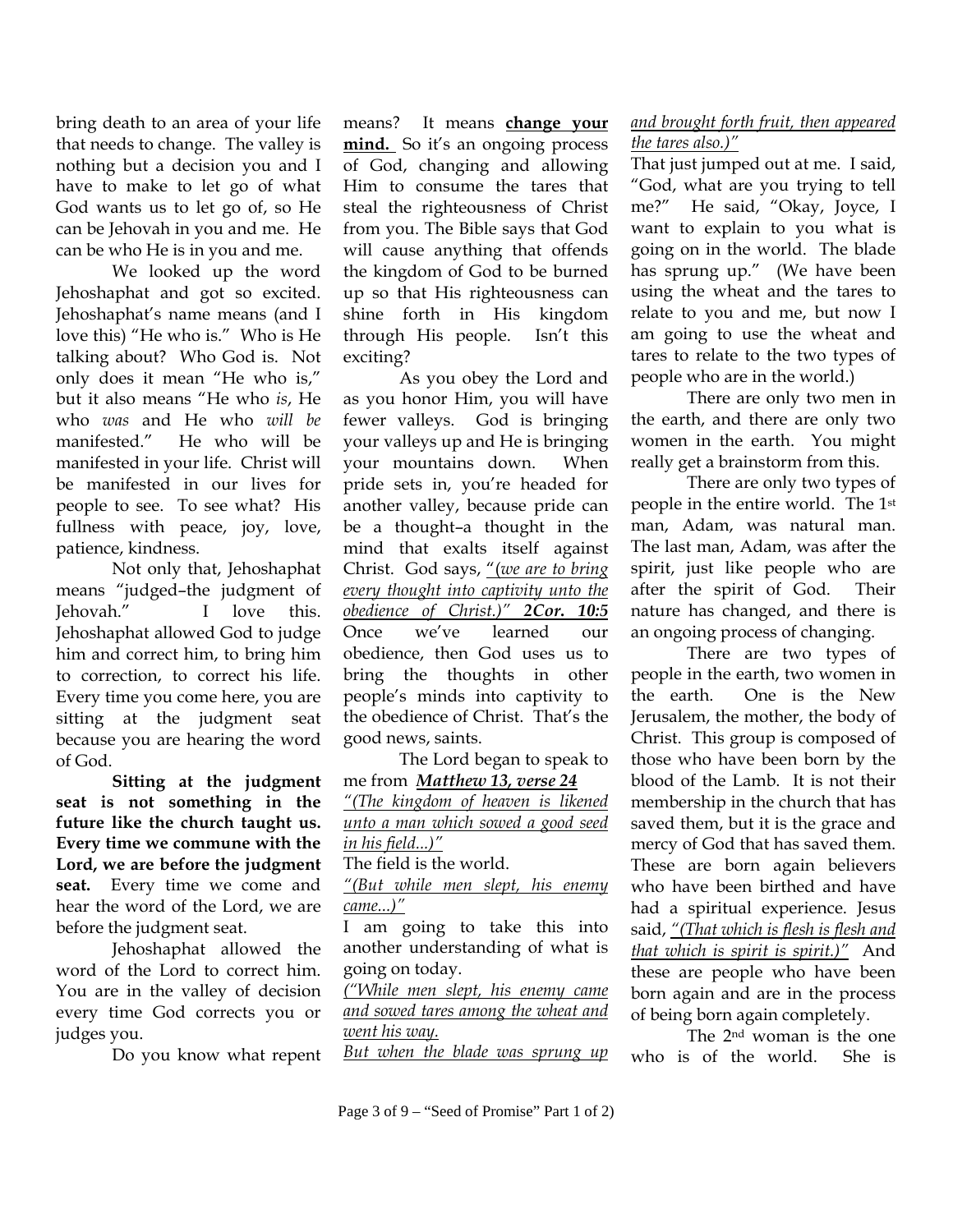Babylon, the systems of the world, the worldly cares.

 God said that when you see the blade, you are going to see the tares. And God began to tell us, "Because the fruit is starting to come forth in some of my saints, you are going to see the manifestation of the wicked. That has increased as well. The transgressor has to come into the fullness of his development, and they have to grow together."

 I said, "God, we have wickedness all around us. We have evil all around us." He said, "Yes, I had to put you all together to grow together."

 He said in the last days iniquity would abound, men's hearts would wax cold. They would become lovers of self. You are going to see people very selfcentered, and all they can think about is themselves. It's just themselves and their problems, with no concern or cares for others. If you are born again, you are supposed to deny self-daily. God is trying to get you to mature and grow and understand and have compassion, not just about your little family but about the whole world. You are the saints of the Most High God. The saints of the Most High God are to judge the world. God is using the saints to judge the world, because this is the day for Esau to be judged.

 Even in the natural, you see the wheat and the tares growing together. As the wheat gets stronger, God goes in and begins to bind up the tares. The Lord began to tell us that as the

darkness begins to escalate, look up because something is getting ready to happen, something great is getting ready to happen in God. He said men's hearts would fail them because they are watching what is happening in the world. God said, "Look up." This is the day for you to keep your mind in the spirit, and look up to see what God is doing and what He is bringing about. This is not a day for you to be captivated with fear or anything like that because God is love and peace. He wants us to walk in the spirit. He also wants us to minister to people who have been victims, because the time is coming and already is, that the Lord wants His sons to take their positions seriously in this day of battle. I heard this very clearly, that this is the day of battle. What do you mean? What battle? The battle of Armageddon. **The battle of Armageddon is the battle between your ears. It is thoughts that war against the Christ.** If you will let God change your mind and your thinking, you will be able to walk in peace and joy every day of your life. You need to yield to Him and allow Him to change your way of thinking and let go of your worries and concerns. Jesus said, "Let not your heart be troubled" and "cast all of your cares upon Me." He doesn't want you to worry about anything. Instead, He wants you to trust Him like you have never trusted in Him before. Therefore, the battle of Armageddon has started in you. **The battle of Armageddon is the tribulation.**

The tribulation is God putting people in the fire. The purpose of the tribulation is to bring a change in the mind, so that those things in you that is not like Christ will bow down to Christ. God is catching you up into a realm of the spirit and bringing you to the end of your tribulation. Therefore, the more you let God deal with your thoughts, as you are caught up into a realm of the spirit, the problems you face will not get you down. You are going to have problems, but they won't control you. You rise above them in Christ, and you put your trust in Him. Whatever you are going through, whether it's the body or something else, you trust Him. Let me tell you what He told us– the battle of Armageddon has already started for the whole world.

Arm is the arm of the Lord. That's why it's called *Arm*ageddon. Mageddon, if you've noticed, is speaking of a battle.

 In the Old Testament, Megiddo was where a battle was fought with Israel, and they slew all the kings of Judah. You can have thoughts in your mind that are like a king. They rule in your mind to slay your joy. God wants you to understand that you don't have to stay there. Let the arm of the Lord arise in you. Let the Christ arise in you and cast down those thoughts that are not like Him so that you can continue to walk in peace and joy that's in Christ. The battle of Armageddon is happening all over the world right now, and I want to show you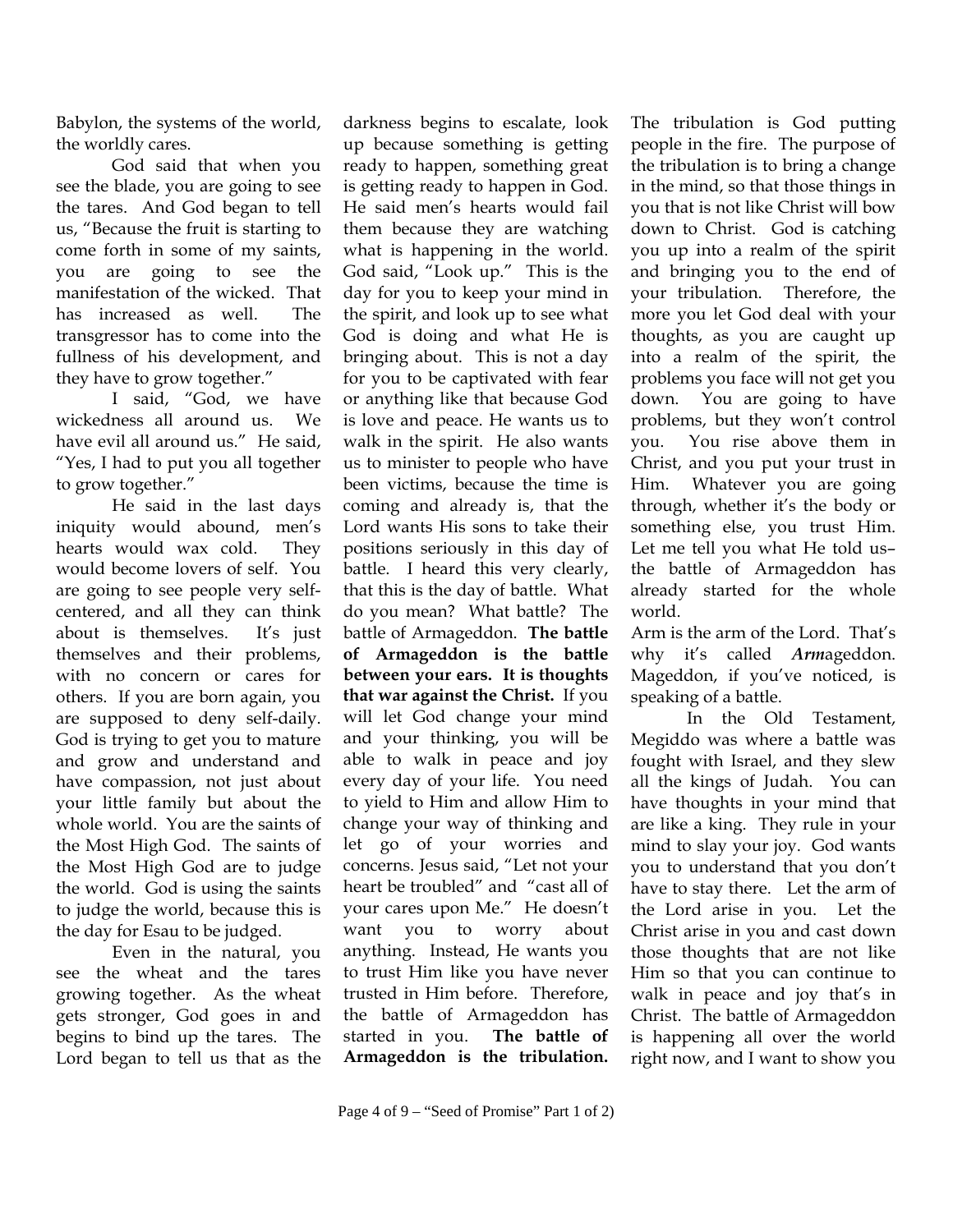what the Lord showed us.

 Turn with me now to Obadiah. The Lord kept speaking about a battle, and it's not your battle, yet it is your battle. What do you mean, sister Joyce? It's God's battle.

 God resides in you. You are His kings and priests. As you take your position in Christ to rule and reign with Him now, as you go within and worship Him, He's doing the battle through you and bringing judgment upon Edom.

*Obadiah, Verse 1. "(Thus saith the Lord God concerning Edom; We have heard a rumour from the Lord, and an ambassador is sent among the heathen...)"* Well, guess who the ambassador is? You. You are the ambassadors of Christ, and every time you get in the spirit, there is a war cry that goes out. God is speaking to the nations and to the world. What is He saying? He says *Arise*. This is the day to arise and ascend in Christ.*"(...Arise ye, and let us rise up against her in battle*.)" Against whom? Edom. If you study Edom, it is the generations of Esau. It is important that you understand. Esau is the carnal man, the flesh man. Esau is not the seed of promise.

 God created the wicked as an opponent. He created that natural man. When Abraham had two sons, one was after the flesh. In *Galatians 4:24,* God called Hagar the bondwoman. But remember, Isaac was the seed of promise. You are the seed of promise. It doesn't mean that God is going to forget the generations

of Esau. He even blessed Jacob's brother. God put blessings upon him, for God loves everybody.

 Eventually certain ones will be elevated in God's time. In Rebekah's womb there were two nations, and there was struggling in the womb. When you start out with Christ, you have both Christ and pride (self) in the womb. He begins His work in you, and there is a birthing that takes place in you and me to bring us into that new man.

 I never had a battle in my whole life until I got filled with the Holy Spirit. As long as I was a carnal, natural Christian out in the world, I didn't have any battles in my mind. I was very carnal, just being who I was. Then when God filled me with the Holy Spirit, my world turned upside down. "Wait a minute, God, what's going on? I felt such peace and love from you. What is this?" He said, "When you come to know who you are in me, and I awaken you in your mind, I will bring you into a rest." You must start understanding that you are Christ in the earth, because "I have broken down the walls of partition." *(Eph 2:14*) He went to the cross and He broke down the walls of partition so that we could be one with God. *You are not separated from God, you are one with Him, and you are walking in oneness with Him now. It's not something in the future.* You need to understand that you are walking in oneness with God every day of your life. The only thing that separates you from Him is a thought in your own mind.

God is telling you that you are not separated, because "I crucified the old man on the cross." You need to be awakened and understand that you are not that old man, but you are Christ in the earth; therefore, you need to yield to your true self.

 There are times my body wants to succumb to pain, but I have learned I cannot come into subjection to that. You have to know who you are in God. When you awaken to that, you begin to shut out these thoughts that are carnal because that's not you. That's not your true self.

 He said the time would come that you will enter into a rest. That's what God is doing, He is bringing you into a rest in Him, so you will walk in that oneness daily in your life.

 This is the day that God is beginning to judge, and He is doing it in degrees. He is judging that flesh man whose corruption has killed the innocent that takes the lives of the poor and the needy. This is the day for God to begin to arise in His people and bring the judgments in the earth. When the judgments go forth in the earth, God's people will rejoice because the judgments will bring about correction. Obadiah speaks about people with pride in their hearts. They have come to the understanding that they can live in the cleft of the rock of Christ. They can fly like an eagle, but they have pride, and the pride has to go. This is the day when we must walk in humility and not allow that pride to exist in you and me.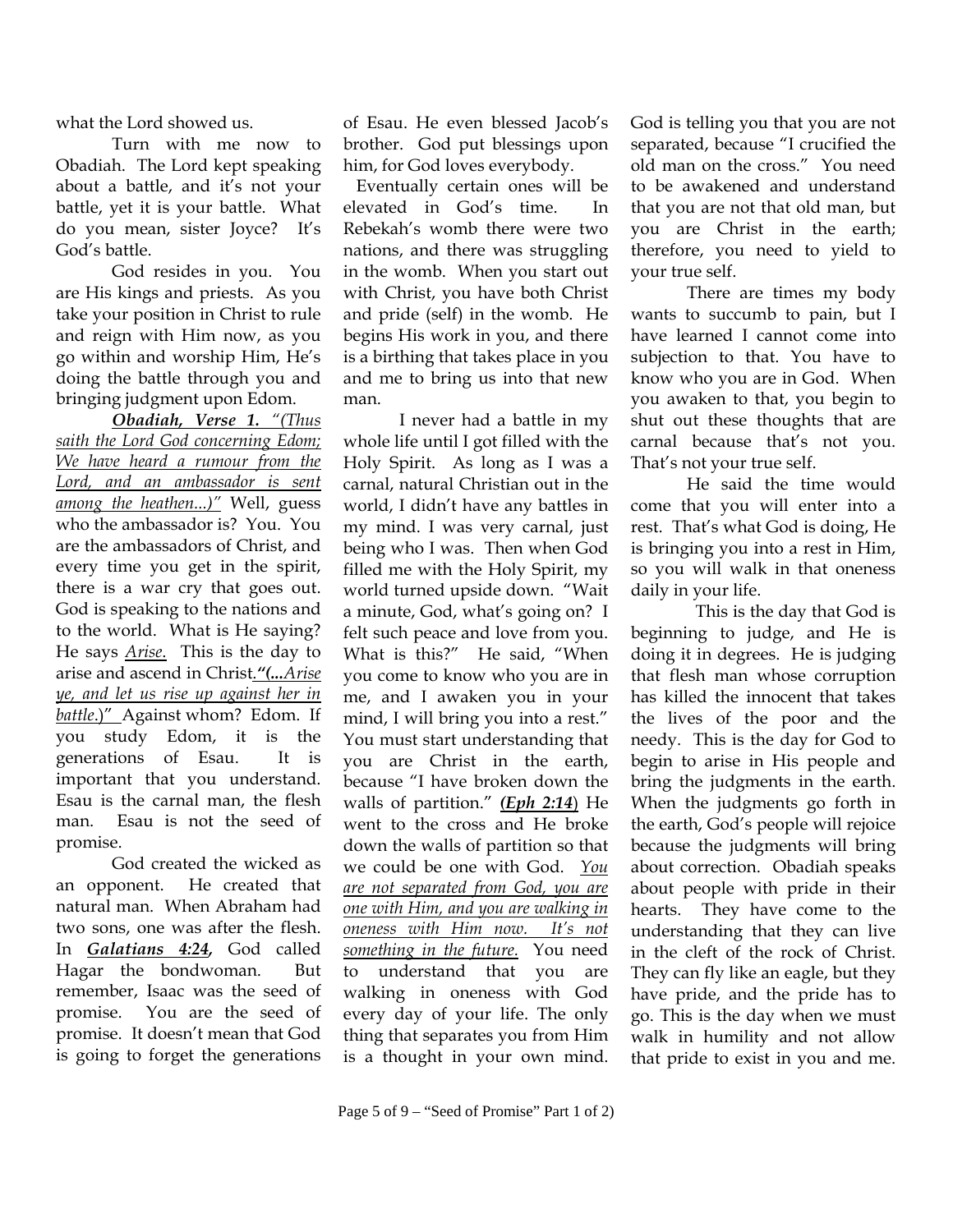That pride is the self-will that does not want to yield to the Christ. The good news is that God will be supreme in a people throughout eternity. It doesn't matter how long it is going to take. God is going to have to take people into the valley of decision until they finally yield to His lordship.

*Obadiah Verse 6* says, "(How *are the things of Esau searched out!)"*

He is searching the hearts of man. *"(How are his hidden things sought up!)"*

God is exposing things. For the past several years He has been exposing the systems, He has been exposing man's governments, so mankind can see the corruption and the greed. He has been exposing the money and greed in the United States of America. He is bringing it out in the open.

Go to **Verse 17,** "(But upon *mount Zion shall be deliverance, and there shall be holiness;)"*

Holiness in the kingdom of God. *"(And the house of Jacob shall possess their possessions. And the house of Jacob shall be a fire, and the house of Joseph a flame, and the house of Esau for stubble; and they shall kindle in them and devour them; and there shall not be any remaining of the house of Esau; for the Lord hath spoken it.)"*

The Lord is judging the flesh man, and the time is coming when you will not see him any more. He will be removed from the earth. The church has it all messed up in the rapture teaching. The Bible says one man will be left and the other man will be taken, one woman will be left and the other

woman will be taken. God says, if you go a little before that, it will be even as the days of Noah. The Lord spoke to us and said, "This is where I am now, where I was in the time of Noah." He said, "In the time of Noah, I created man, but there were imaginations, every wickedness that was in the mind of man, and He said that He repented that He had created man. *And so God began to bring judgment with the flood, but this time He does it with the fire, which is tribulation.*

 Let's talk about the one man that is taken. *The only ones who were taken in Noah's time were the wicked ones, the disobedient ones, those who would not obey Christ or God.*Noah remained, and he issued in a new world.

 We don't want to leave out V*erse 21,* "(*And saviours shall come up on mount Zion to judge the mount of Esau; and the kingdom shall be the Lord's.)"*

Notice what kind of people that He is using to judge Esau because out of all this judgment, many are going to come to Christ. That's the good news. Saviors means to save somebody, means to deliver somebody, to deliver him or her out of that corruption that is in their mind, to deliver them, to remit their sins. Isn't God something else?

*Joel, 2*. We brought this out Thursday. We saw an alarm clock bouncing on the table. It was jumping all over the table. We heard really, really loud, "(*Blow the trumpet in Zion and sound an alarm.)"* This trumpet that's being blown is a war

trumpet. It's a battle trumpet. Sound an alarm. God wants us to have awareness. He wants us to be awakened to what is going on right now. The Lord showed us that some of His people are not awakened. They are still taking part in everyday life. God showed us, taking people by the shoulders, and we were shaking them and telling them to wake up, wake up, wake up. Take your positions in Christ. Don't you know what hour we are in? God said that, very strongly to us, and we knew it was true. He said, "Don't you know what hour we are in?" He said, "Awaken, understand what I am saying." All of a sudden another individual brought out, "Battle cry. Battle cry." Then later on she shared what God gave her. I thought it was very good to bring out because of what God was saying. God began to tell her about her husband who used to be in the navy.

 You are the army of the Lord, are you not? You have been drafted by Christ. In the natural, you get drafted whether you want to get drafted or not. God drafted you whether you wanted to get drafted or not. I don't know why He picked us, but He did. Not that you are any better than anyone else, but God began to show us that He has given each one an office and a position. In the government that is in the natural, we vote people into office. They can be voted out. God can do the same. He votes you into the office. If you don't want to do what He wants you to do in the position He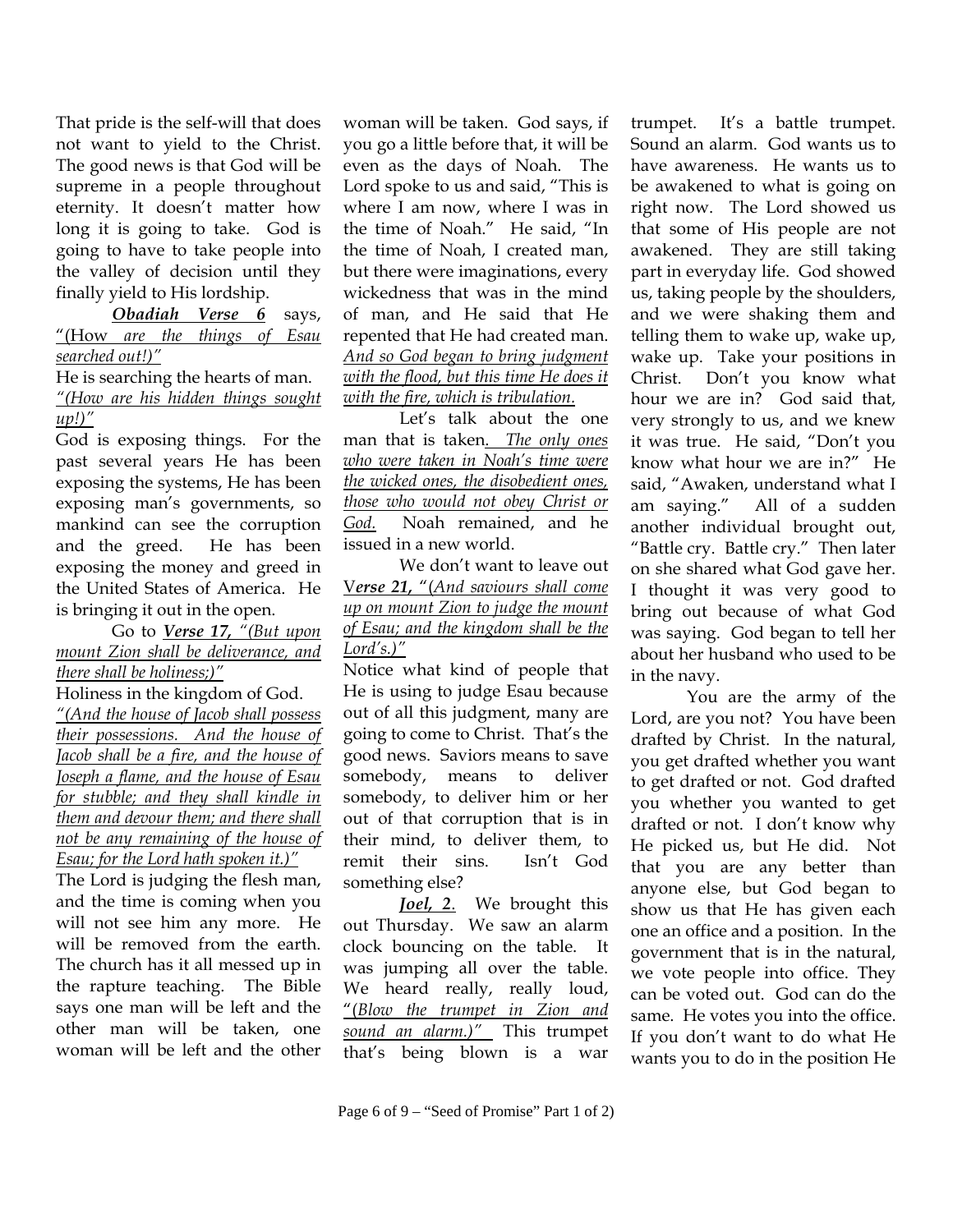has given you, you can be voted out. He puts someone else in your place. That's the way it is. So God says this is the day for you to take your position more seriously than you ever have in your life.

 She began to share that when her husband was in the navy, if there was a battle cry on that ship, even the cook had to stop what he was doing. Everybody on the ship had to take his or her battle station. She also shared that in one country, people go out into the fields to work. They keep their weapons ready for whatever may come, and they stay alert. You have the weapons of God, and your weapons are not carnal but mighty through God. If God says for you to go within and let Him intercede through you to deal with whatever He wants to deal with, then do it. I mean, He interrupts us all the time now. I can go driving down the street with my eyes open. Oh, yes, you can have your eyes open. Well, sister Joyce, I am at work. That's okay. It's a state of being. You can hear the tug and say okay, God, and you can be communing with Him, while Christ works through you. He is executing His word through His great army. So God doesn't want you to let your guard down because sometimes when you are in a battle, you get weary because of the things that are going on around you. So when you keep your eyes on Him and are obedient to His word, your work just gets done. I don't know why or how, it just gets done. And it gets done quicker

because you obeyed Him. Many are caught up in making money, in meeting their needs, and yes, we do need to do those things. When God tugs on you, do it! He will take care of the money and your needs. You are His government in the earth, so take your position seriously in Christ and allow the mind of Christ to operate through you as you commune with Him. That's all it is, it is Christ operating through you. **There are times you might be tired, but I tell you when you go and get with Him, you get quickened. There is a surge of energy. He does take care of you.** 

 There is a battle cry going on. What is it about? The battle of Armageddon. God sees things and conditions out in the world. Look at the sniper. I asked, "Lord, what are you saying there?" He said, "I'm trying to tell you that the evil has increased in the world, and it is increasing and increasing, but it has to. It has to reach its fullness, and that's when I'm going to cut it off." Hallelujah! He began to speak about a third world empire, Alexander the great, I believe it was, and He said, "If you look in *Daniel, 8*, it said

there would be a king and a ruler and he would have power and he would get control and go and ravish the land. *Daniel 8:23*. It says, **"(***when the transgressors are come to the full*."He brought an end to the power of Alexander the great. He brought an end at the time of Noah. And then Edom is the generations of Esau, which is in *Gen. 36:19*. If you look at that,

they came against Israel and there was a time that God almost brought an end to Esau. It didn't happen completely because it wasn't time to cut Esau off completely because there had to be a 4th world empire to come on the scene. The 4th beast in *Daniel 7:23*, God interprets it for you Himself. He said this 4<sup>th</sup> beast is the 4th world empire, which is the worst of it all. The 4th world empire will have kings. These are rulers who rule the world with the carnal mind. God is getting ready to bring an end to the ruler ship of Esau. Well, how is He going to do it? Through His saints. And He will deal the final blow at His coming. He does it in degrees and has been doing it in degrees. He said the saints of the Most High God will judge the world, did He not? Notice, Most High God. It is not you judging it. It is Christ in you bringing the judgment as you worship Him. That's why I say sometimes, "God, I don't want to see what you are doing. It's okay. I don't need to know. Just do your thing. I'm just your vehicle, Lord. I don't care, because, God, people are suffering." You see the suffering of the innocent out there.

 What God did with the sniper was a representation of what is going on in the world. What did God do? He said pray for him as well. The sniper gave the information to be caught. Why? Because people were praying for him as well. You see how the police worked together in oneness and unity, and they worked day and night without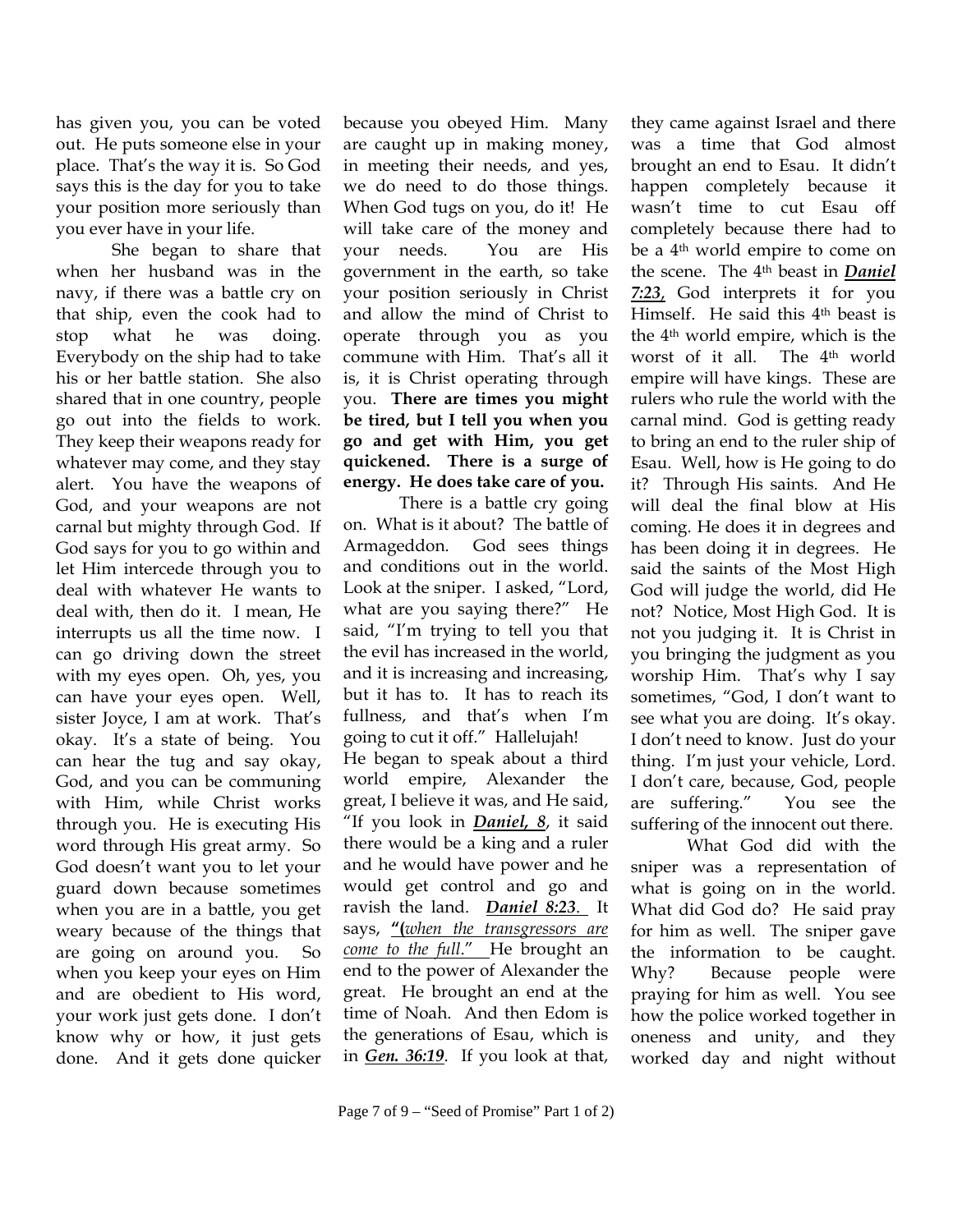any sleep? This is how God wants His sons to come together in oneness and unity. When God wants you to get in the spirit, you don't break any ranks. You are executing the judgments of Christ in the earth to bring correction on that flesh man that is causing so much turmoil in the world. God is good, isn't He? He is so wonderful. He is the Most High God.

 It says that the 4th world empire will war with the saints. The battle is going on; they don't want to give up their power. They don't want to give up their strength.

 The Lord has been dealing with religion that is in the body of Christ and the church. God wants the church to wake up. A lot of His people are in the world, having religion with a lot of "do's" and "don'ts," and a lot of rituals that cannot change you. It is Christ in you that changes you. You cannot change yourself, but Christ in you can change you as you yield to Him. The Lord is trying to get our attention, letting us know that the kingdom lies within us. We have all been taught down through the years to go outside, but the river is flowing within. The kingdom of God is within you.

 It is the day of the Lord. God is having His day. The flesh man has ruled for a very long time. God has let man rule the world for a long time. "(*The earth is the Lord's and the fullness thereof*.)" God says, "Enough is enough. I'm about to take over. I'm going to

rule the world. I'm going to rule it in righteousness. I'm going to rule it in peace." God is so good.

 There has been a flame burning behind you because that's all the stuff God has burned up as far as you have gotten in Him and there is also a flame in front of you because He still has some stuff left to burn out of you and me. That's in Joel, chapter 2.

 The Garden of Eden is before you, and we have expressed before, that God is taking you not to the place where God made Adam as a living soul. That's where the fall of the soul began–when the soul and spirit were separated from one another. Adam was separated. Remember, God created Adam and called them "they." You never saw the word Eve at all. He called them "they." Adam was spirit, total spirit, in the image of God in all of His glory. He had all the precious stones all over him. He was the cherubim, that beautiful angel. That was Adam: a corporate man whom God created in the beginning in His likeness and His image. He called them "they" because the soul and the spirit were one with the Father at that time. There had been no fall, and no separation. It was in God's plan for the fall of Adam because in *Romans chapter 8:20*, tells us that God caused all creation to come into subjection to the corruption and the vanity that's in the mind. God caused it. The Bible said that God put Adam to sleep, and He created Eve so that Adam would not be alone. Eve

and the soul in Adam, were one and the same. In fact, the word Eve was never announced because it was Adam who named her, not God. Adam named her Eve.

 When your soul has lain down with the Christ, then you are walking in the spirit. You are a spirit man in Christ, a spirit woman in Christ. That's what God is doing; He is working on you to make your soul to lie down with the Christ and become one with Him.

 When God took the woman out of the side of Adam, that was when the separation began.

 Why do you think that Jesus at the cross-had to have a sword pierce His side? This was the atonement to make man one with God again, to bring the soul back into the oneness with Christ. He had to be crucified and be pierced in His side. In the beginning God created Adam, but then He formed him. Two different things are going on there. He formed him a living soul. It wasn't Adam's fault. Yet pride set in within Adam's mind. If he kept feeding off of the tree of life, he would not have died. God knew he was going to go with the woman. God knows there are times you will go with the woman. The woman is your soul, the one who talks to you. Do you ever hear your soul talking to you? "Come on, you can do that. God won't mind. You can get away with it. All you have to do is confess your sins. He'll forgive you." Yes, you will get away with